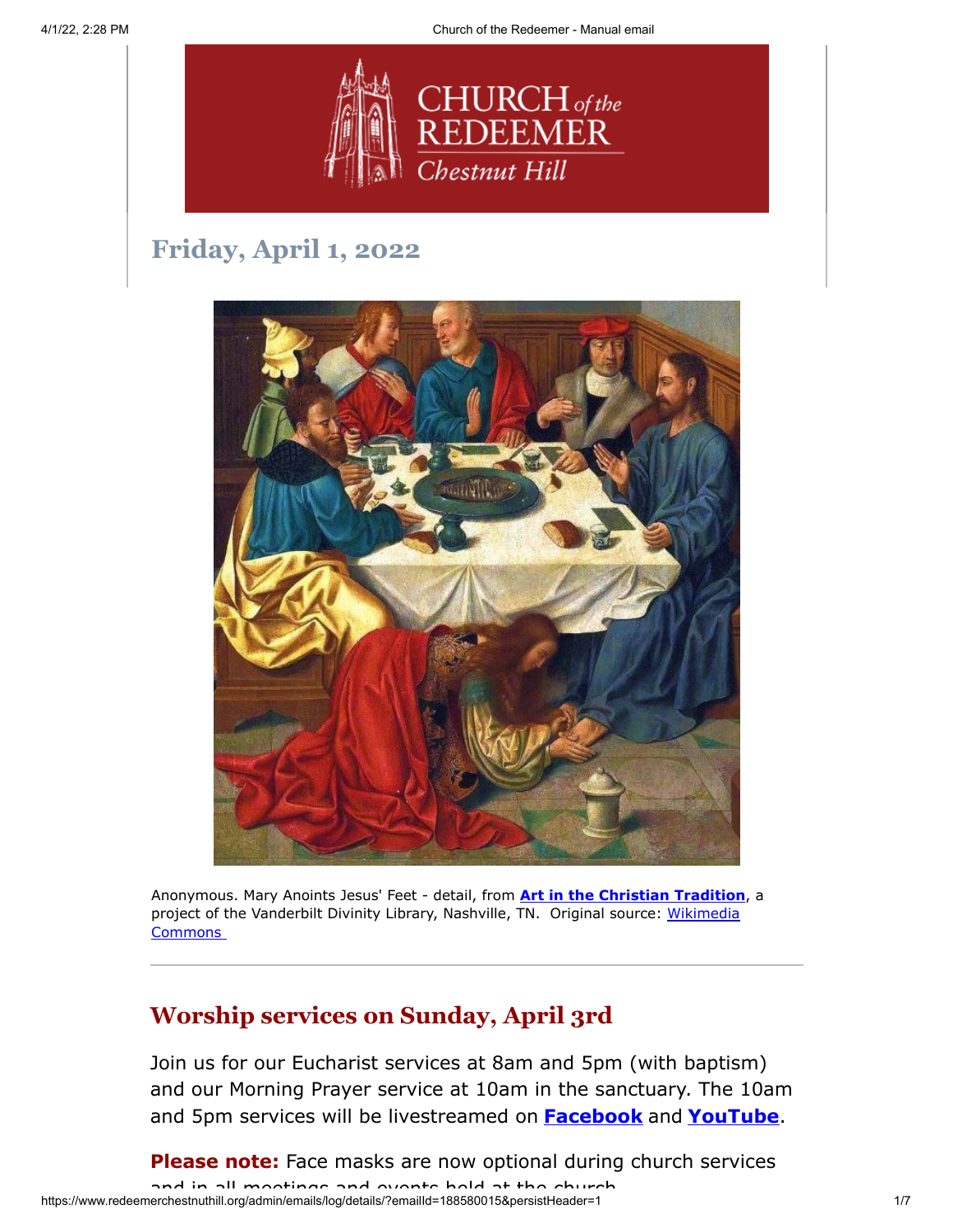**[10am Sunday, April 3rd worship leaflet >](https://drive.google.com/file/d/1bcZwXC4pTGnmnVhsZlasM97FskG29ITz/view?usp=sharing)**

**The Sunday leaflets** are also located on the Redeemer website. Look for the **'Worship & Leaflets'** tab. You can access the page **[here.](https://www.redeemerchestnuthill.org/worship-services)**

**[5pm Sunday, April 3rd HE and Baptism leaflet >](https://drive.google.com/file/d/1b6_MBLhNFJ2uuV0aE7D90mo3gu3Nif6r/view?usp=sharing)**

# **Readings for April 3rd, 2022**

[Isaiah 43:16-21](https://www.lectionarypage.net/YearC_RCL/Lent/CLent5_RCL.html#ot1) [Philippians 3:4b-14](https://www.lectionarypage.net/YearC_RCL/Lent/CLent5_RCL.html#nt1) [John 12:1-8](https://www.lectionarypage.net/YearC_RCL/Lent/CLent5_RCL.html#gsp1) [Psalm 126](https://www.lectionarypage.net/YearC_RCL/Lent/CLent5_RCL.html#ps1)

# **Join us this Sunday after the 10am service!**



https://www.redeemerchestnuthill.org/admin/emails/log/details/?emailId=188580015&persistHeader=1 2/7 Sunflowers are the National flower of Ukraine. They symbolize peace, hope, solidarity and happiness. After church this Sunday, April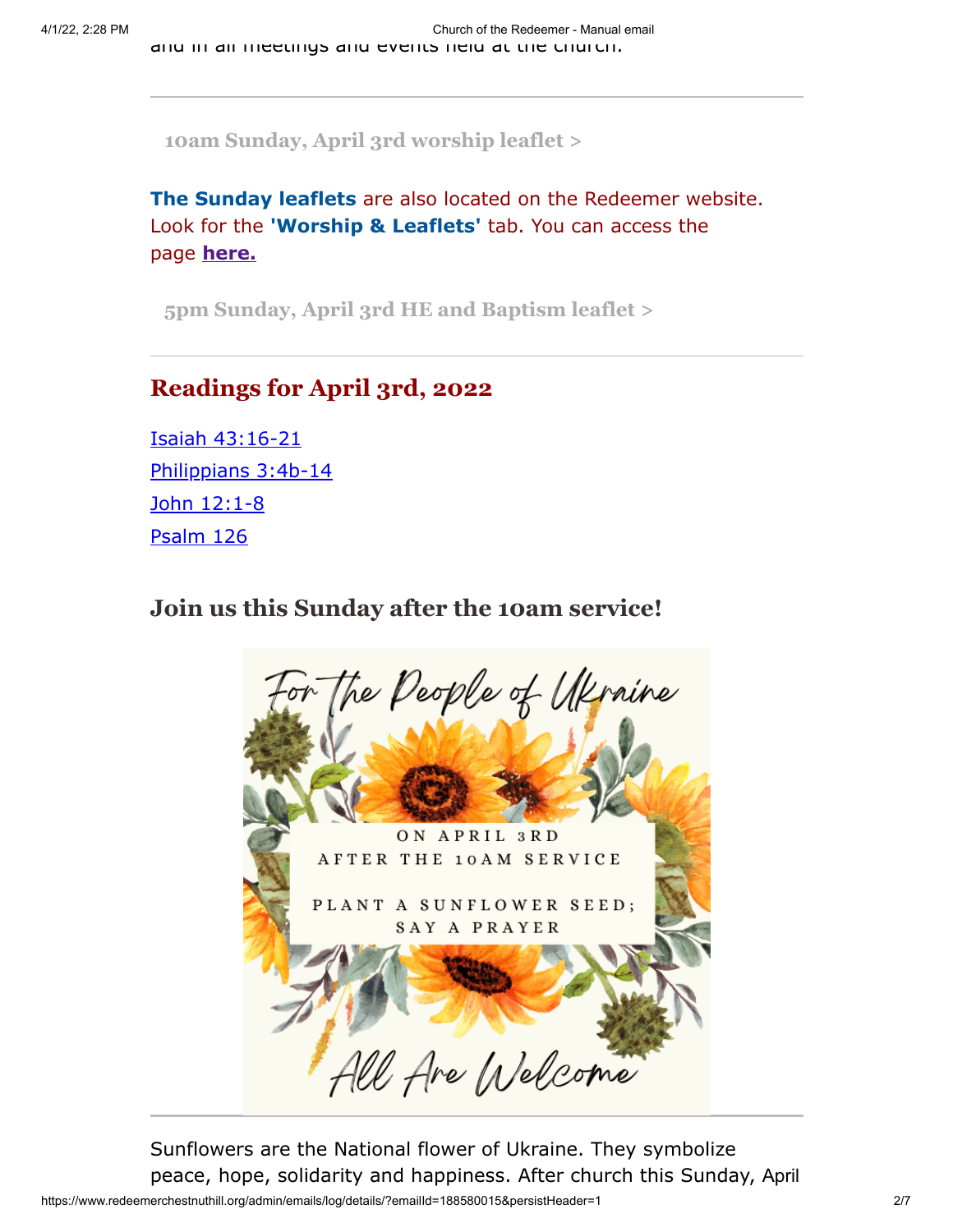3 come to the parish hall and plant a seed in a biodegradable pot. Take it home, water and watch the seed grow. Find a time every day to gather your family and say a prayer for the people of Ukraine. After no danger of frost, plant the sunflower outside and it should grow to 6 feet! All ages welcome! We have directions on how to grow the sunflower and experienced gardeners on hand if you want to ask questions

All materials are provided.

For further information, contact Anne Grandin at [www.grandinart.com](http://www.grandinart.com/)

## **Memorial Service for Sally Leahy**



We are holding a Memorial Service at the Redeemer for long-time parishioner Sally Leahy on **Friday, April 8th at 11am.**

[The service will be live-streamed on](https://www.facebook.com/redeemerchestnuthill) Redeemer Facebook and [YouTube](https://www.youtube.com/channel/UCuF2ATr93WfFYaj4XlyKKDw) at 11am.

**Celebrate this Easter with a gift of Easter Lilies Lily forms are due Thursday, April 7th**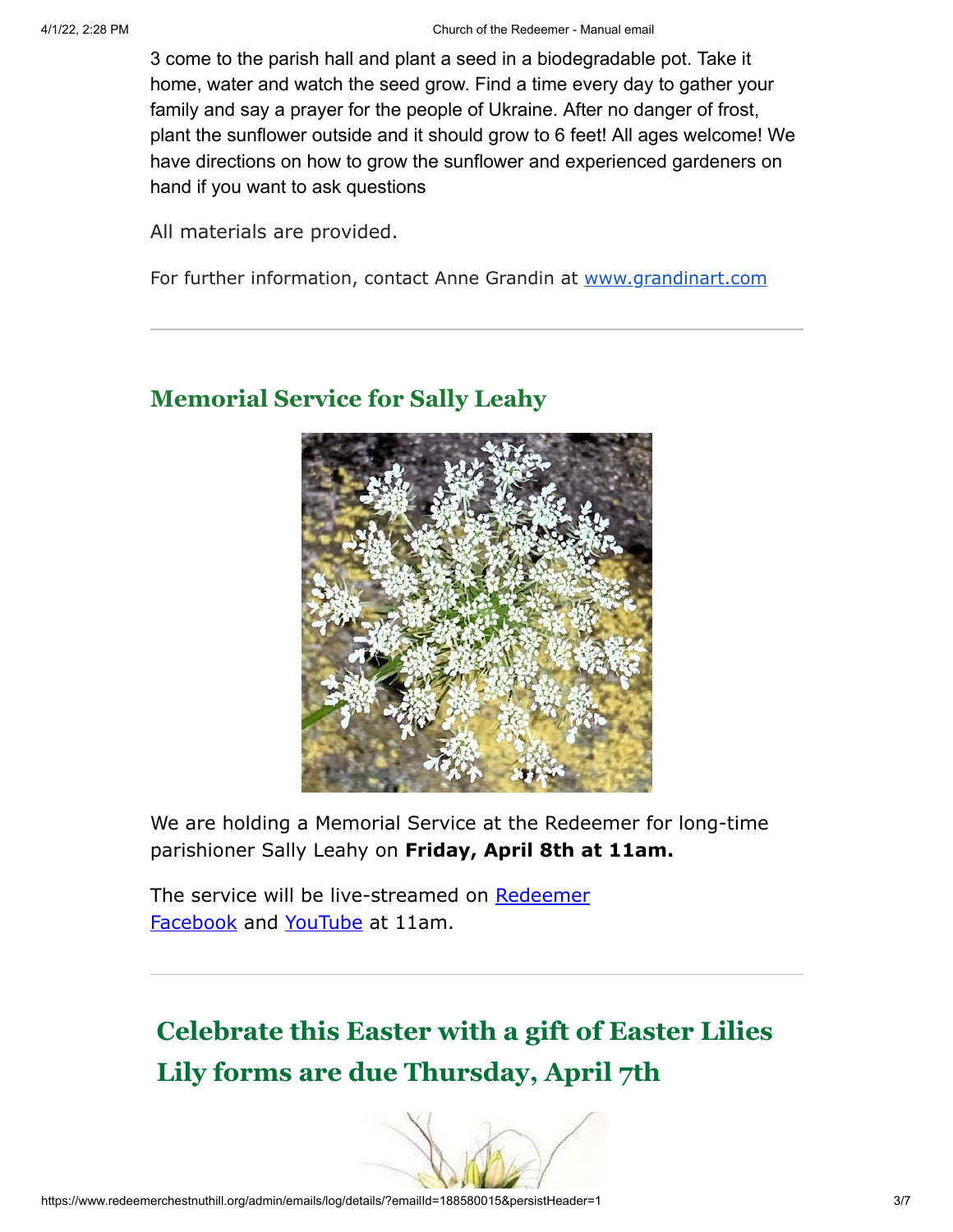4/1/22, 2:28 PM Church of the Redeemer - Manual email



The beautiful lilies which adorn the Church of the Redeemer at Easter are made possible by many financial donations from our parishioners.

Names which are received by April 7th will be printed in the Easter worship service leaflets. We suggest \$50 for the first listing, \$10 for each additional one, but ANY AMOUNT is welcome. Please make your check payable to *Church of the Redeemer.* Thank you.

[Click here for the Lily donation form](https://drive.google.com/open?id=1MmMW3R5ESQWhQAdeR1mlJ-otLnxne_oj&authuser=office%40redeemerchestnuthill.org&usp=drive_fs) which contains the online link. Forms are also available in the Narthex and next to the church office.

# **More Opportunities to Become Involved**

### **Join us for upcoming CSL slide shows depicting life in Ancient Egypt and present day Israel this Sunday and next Saturday.**

Please join us at **7 p.m. on Sunday, April 3** for a Zoom talk by Michael and Debbie Aylward who will discuss and show slides of Ancient Egypt. To register and attend, just click [here](https://us06web.zoom.us/j/81631904762?pwd=cmY5NUNpd1VjRnpRak5jZUgrS1NMUT09)

We will then voyage to the Holy Land at **6 p.m. on Saturday, April 9** with a presentation and slide show visiting present day Israel. To register and attend, click [here](https://us06web.zoom.us/j/83936221752?pwd=RUhLRmsrcWNCYk5ObC8zT2RiRVNjdz09)

If you have any questions about either of these programs or are having trouble registering, e-mail or call CSL Fellowship Chair, [Michael Aylward](mailto:MAylward@morrisonmahoney.com)

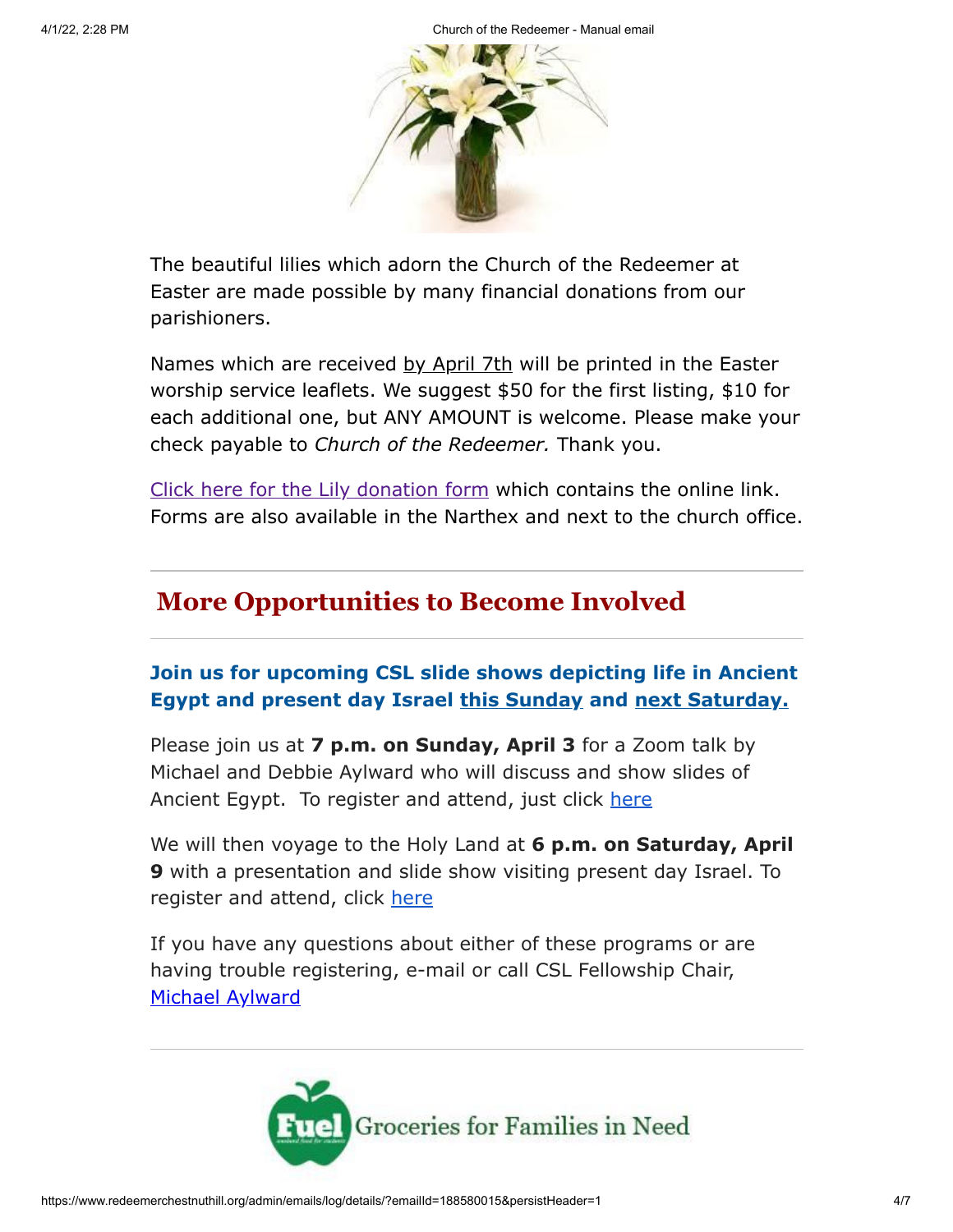FUEL volunteers pack and deliver hundreds of bags of groceries every week and we rely on your donations of food and your help packing the bags.

**[Please sign up here](https://signup.com/go/FNGHQhR)** to sort and pack when you can. Backup delivery drivers are also always welcome, and if you'd like a onetime project, even something you could do at home as a family, just let me know. Thank you!

--Velura Perry

## **Becoming Beloved Community on Thursday Evenings**

#### **A Lenten Look at Truth, Reconciliation and Repair**

We find ourselves once again in uncertain times. Lent provides us the annual opportunity to prepare our souls for the coming of Easter with prayer, scripture, conversation and introspection. This Lent, thanks to a new Lenten series from the Episcopal Diocese of Massachusetts, we at the Redeemer will be looking at what it means to be a church that is up to the business of truth, reconciliation and repair. How do we make sense of our world? How can we be a people of truth amidst a myriad of "truths?" How can we be bringers and seekers of real reconciliation? And what does repair look like, both personally and communally?

**Please join Rev. Mike Dangelo at the Redeemer or via ZOOM** on **Thursdays at 7pm** as he leads us in this challenging and encouraging Lenten season.

#### **Becoming Beloved Community**

#### **[Join Zoom Meeting](https://us02web.zoom.us/j/86290998565?pwd=Ym8zRHlGTWw0ZDUvMmlRZjJlNTUzZz09#success#success)**

Meeting ID: 86290998565 Passcode: 969038/ Join by phone(US) +1 669- 900-9128 (passcode: 969038)

Thank you for joining in this work of becoming God's beloved community!

### **We hope you will join us!**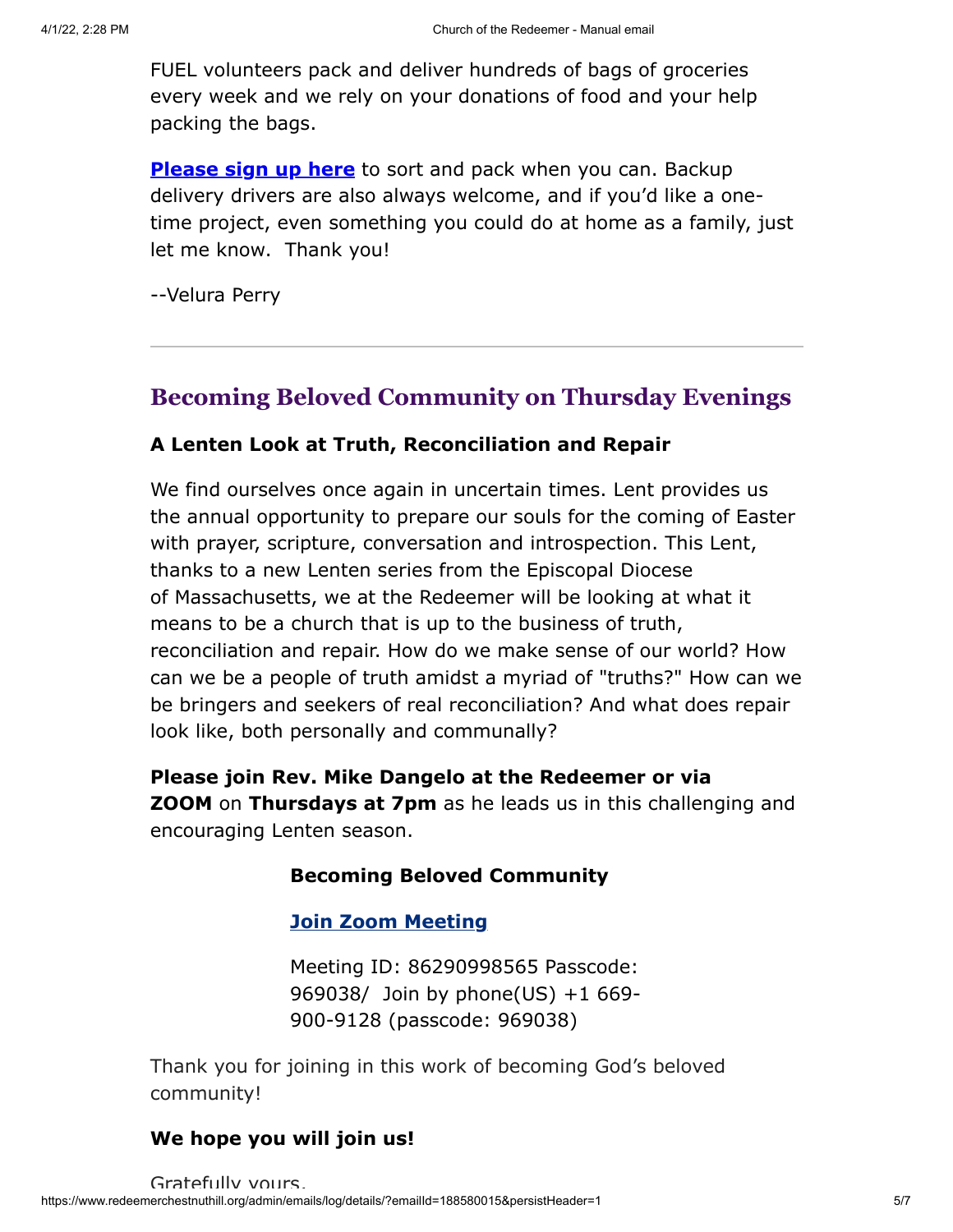$G$ ratefully  $\eta$  yours, Debby, James, & Mike+

## **Join us for Adult Bible Study Sunday mornings and throughout the week!**

### **Here are the many opportunities for Bible Study. All are invited!**

Sunday Mornings, 9-9:45am, in person or [Join Zoom Meeting](https://us02web.zoom.us/j/86566228912?pwd=aGxWTU1PU3Y3TDZsVTdmbXg2UnNvZz09)

[Wednesday morning Men's Bible Study, 7-8am,](https://us02web.zoom.us/j/89392200698?pwd=czIzYmlKT1JCRmkrdlBFM2lJaGdkZz09) in person or - Join Zoom Meeting

[Thursday morning Women's Bible Study, 9-10:30am - Join Zoom](https://us02web.zoom.us/j/82431832126?pwd=ZXBLQUFnL2haSEZyWll3b0R0MEpmUT09#success#success) **Meeting** 

First Monday of the month Downtown Bible Study over lunch (Offsite), 12:15 - 1:30pm. For more information, please email [Graeme Mills](mailto:gmills@cambridgeassociates.com).

### **We hope you will join us!**

## **Children's & Teens' Events**

Check your weekend (either Friday or Saturday) email for links for Sunday School (3yo-6th grade), Middle School Youth Group (5-8th grade), Confirmation Class, and High School Youth Group. Email **[Barrie Rose](mailto:families@redeemerchestnuthill.org)** if you'd like to be on the list!

## **Redeemer Calendar**

The most up-to-date Parish Calendar Listings can be found [here.](https://calendar.google.com/calendar/b/1/r/week/2020/8/19?tab=mc&pli=1)



https://www.redeemerchestnuthill.org/admin/emails/log/details/?emailId=188580015&persistHeader=1 6/7 [1] .<br>https://www.redeemerchestnuthill.org/admin/emails/log/details/?emailId=188580015&persistHeader=1 379 Hammond Street, Chestnut Hill, MA 02467 | 617-566-7679